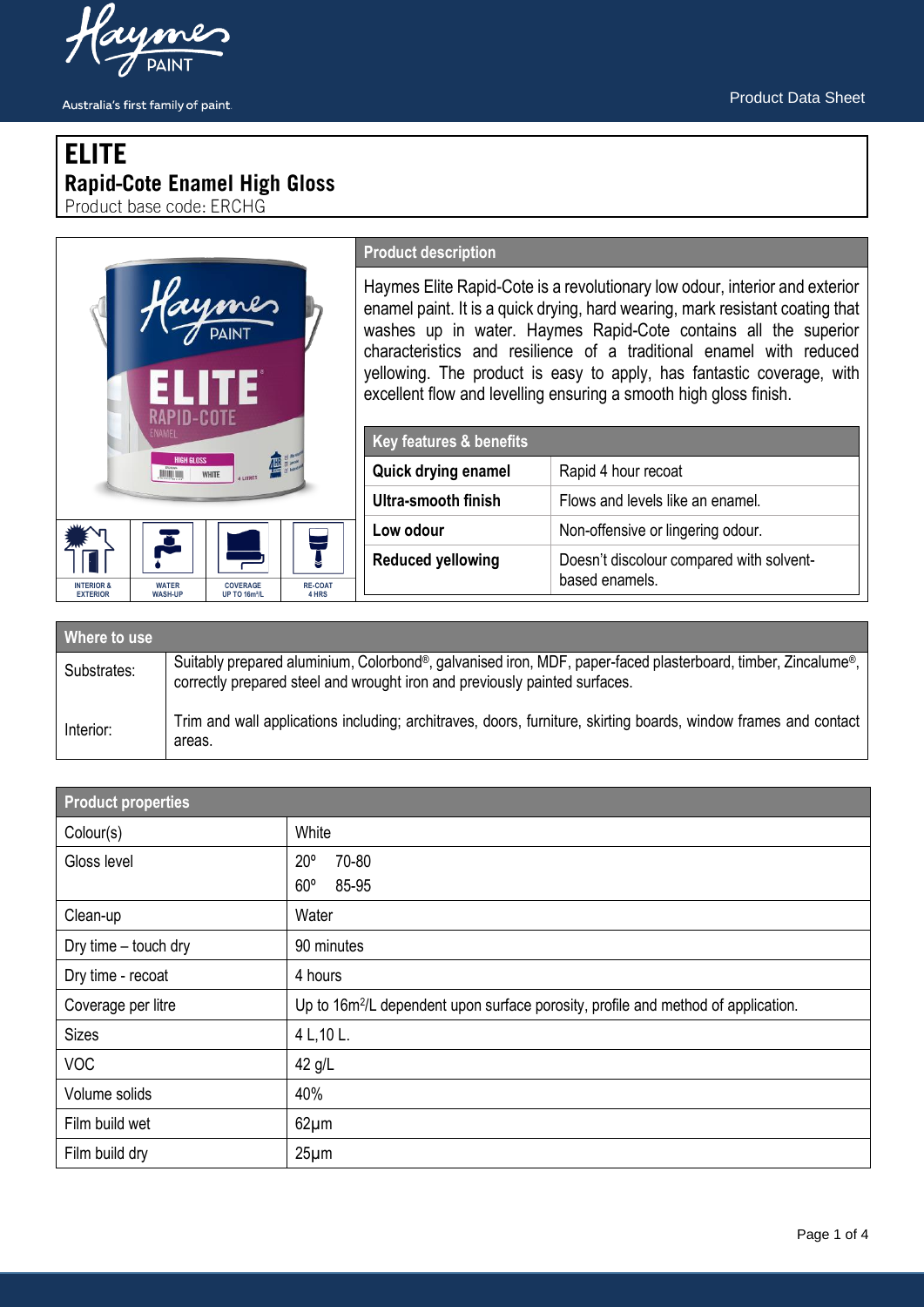#### **Application**

- Stir thoroughly before and during application using a broad flat stirrer.
- Apply two coats.
- Application methods;

Brush: Use a quality synthetic brush.

Roller: Use a microfibre 4-10 mm nap length or synthetic gloss 4-5mm nap cover on smooth to semismooth surfaces.

Spray: Airless spray; use a 10–12 thou fine finish tip @ 1800-2200 psi.

Air assist; use a 10-13 thou fine finish tip @ 1-1.5 bar pressure.

#### **Precautions**

- Do NOT apply if the ambient temperature is less than 10°C or greater than 35°C or if conditions will drop below 10ºC during the drying period. Under warmer conditions refer to thinning advice.
- Do not apply if rain or dew is expected within 24 hours of application.
- All times quoted assume ambient conditions of 25ºC and 50% relative humidity. At cooler temperature or higher humidity, drying times will be extended.
- Provide adequate ventilation during application and the drying period.
- Do NOT paint in direct sunlight.
- Please consider the use of dark colours on exposed building materials, and follow the manufacturer's light reflectance value (LRV) recommendation.
- Under normal conditions, the coating may require up to seven days curing to develop hardness and properties.
- If more than one can is required for the final coat, mix all cans together prior to commencing.
- **Please check the colour for accuracy before application. Haymes Paint accepts no responsibility for the application of incorrect colours.**

# **Surface Preparation**

**Preparation:** All surfaces must be clean, bare, dry and free of wax, grease and other surface contaminants. Fill any cracks, nail holes or imperfections with the appropriate filler. If mould is present, treat the surface with a mould remover to effectively eliminate the mould spores. All traces of mould must be removed prior to painting.

| Previously painted or<br>pre-primed surfaces    | Conduct an adhesion test 1, followed by a compatibility test <sup>2</sup> . Scrape all loose flaking paint. Sand<br>surface smooth to a dull finish and remove all dust. Apply one coat of Elite Tricoat PSU to any<br>patched areas followed by one coat over the entire surface.                                                                                                   |
|-------------------------------------------------|--------------------------------------------------------------------------------------------------------------------------------------------------------------------------------------------------------------------------------------------------------------------------------------------------------------------------------------------------------------------------------------|
| Aluminium                                       | Wash with Haymes Unikleen & rinse with clean water. Abrade the surface with a scourer. Apply one<br>coat of Elite Tricoat PSU.                                                                                                                                                                                                                                                       |
| Colorbond <sup>®</sup> , Zincalume <sup>®</sup> | Ensure Zincalume <sup>®</sup> or weathered Colorbond <sup>®</sup> surfaces are clean and free of salts or other deposits.<br>Wash new Colorbond surfaces with a non-metallic scourer and Haymes Unikleen sugar soap. Apply<br>one coat of Elite Tricoat PSU.                                                                                                                         |
| Galvanised iron                                 | Thoroughly degrease new surfaces with a non-metallic scourer. Wash degreased and weathered<br>surfaces using Haymes Unikleen sugar soap. Rinse with clean water. Apply one coat of Elite Tricoat<br>PSU. Structural Galvanised iron must be abraded and primed with a metal or etch primer.                                                                                          |
| <b>MDF</b>                                      | Check that any pre primers are suitable for painting by cutting an "X" through the coating. Press<br>tape firmly over the "X" and pull off sharply. If any coating is stuck to the tape, then the pre-primer<br>must be fully removed by sanding prior to any further painting. Sand smooth and remove all dust.<br>Apply one coat of Elite Acrylic Sealer Undercoat or Tricoat PSU. |
| Paper-faced plasterboard                        | Apply one coat of Elite Acrylic Sealer Undercoat.                                                                                                                                                                                                                                                                                                                                    |

 $1$  To check the adhesion of an existing coating, cut an 'X' lightly into the coating and firmly apply adhesive tape across the cut and then remove tape. If the tape removes the existing coating, remove all previous coatings before painting.

 $2$  Test for compatibility with a previous coating by sanding and cleaning a small inconspicuous area. Apply 1 coat of the desired topcoat and allow to dry. After 24 hours conduct an adhesion test. If the tape removes the coating, remove all previous coatings before painting. It is recommended to conduct the compatibility test in several areas.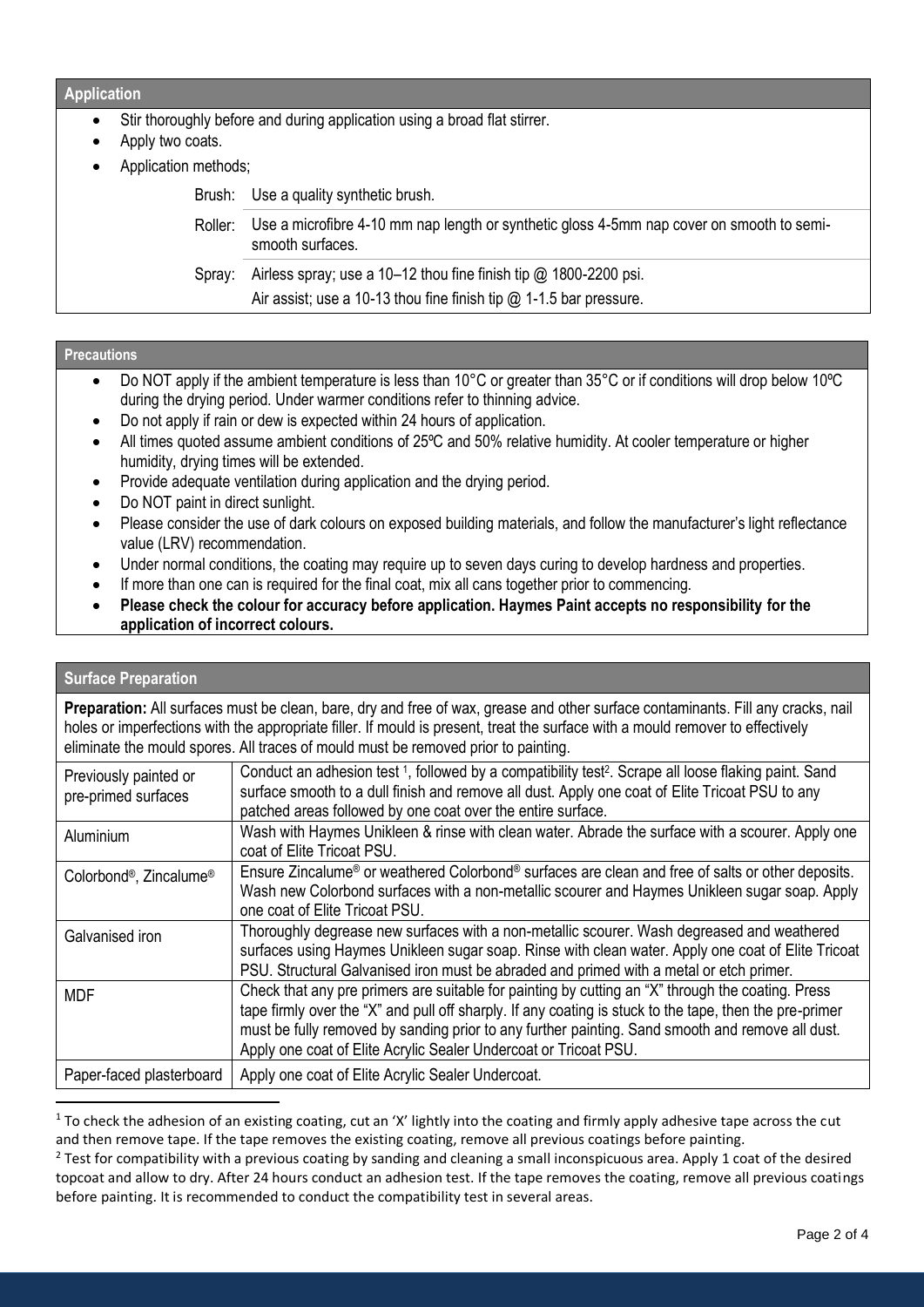| <b>Surface Preparation continued</b>                                                 |                                                                                                                                                                                                                                                                                                                                                                                                                                                        |  |
|--------------------------------------------------------------------------------------|--------------------------------------------------------------------------------------------------------------------------------------------------------------------------------------------------------------------------------------------------------------------------------------------------------------------------------------------------------------------------------------------------------------------------------------------------------|--|
| Timber                                                                               | Weathered or greyed timber should be sanded to the original timber surface. Apply one coat of Elite<br>Tricoat PSU or Haymes Ultralock for tannin-rich timbers. For pre-primed timbers, please refer to the<br>manufacturer's painting specification 3.                                                                                                                                                                                                |  |
| Metal (ferrous), steel,<br>wrought iron                                              | Remove all loose rust by wire brushing, scraping or sanding. Apply one coat of Haymes Rustlock<br>Primer or Haymes Ultraprime or two coats of Haymes Ultraprime when a water-based topcoat is<br>used. For harsh exposure environments and areas within 3km of the coast, apply 2 coats of<br>Haymes Ultraprime or Rustlock Primer. For longer-lasting corrosion protection on new surfaces,<br>Haymes recommend the Rustlock metal protection system. |  |
| Zinc treated steel,<br>Zincanneal <sup>®</sup> , galvanneal,<br>Duragal <sup>®</sup> | Ensure zinc treated surfaces are clean and free of oil, salts or other deposits. Remove oil using a<br>solvent degreaser, then wash new surfaces with a non-metallic scourer and Haymes Unikleen sugar<br>soap. Apply one coat of Haymes Ultracover.                                                                                                                                                                                                   |  |

## **Thinning**

Thinning is not recommended unless spraying; add up to 5% clean water per litre of paint to achieve acceptable atomisation. Up to 50mL of water can be added per litre of paint to ease application under very warm conditions.

## **Care and Maintenance**

New paintwork should not be exposed to steam or condensation for 72 hours. Protect the coating against abrasive contact for seven days. After seven days, the finish can be cleaned with a mild detergent solution and a soft cloth.

# **Storage**

Containers must be secured and stored upright during transit. Protect from extremes of temperature. Store in a cool, dry, wellventilated place and out of direct sunlight. Check regularly for leaks.

# **Safety & First Aid**

**Keep out of reach of children.** Avoid contact with skin and eyes. Wear suitable, protective clothing, eye protection and impervious gloves when mixing and using. If swallowed, drink plenty of water and seek medical advice. Contact a doctor or Poisons Information Centre (Phone 13 11 26). If skin contact occurs, remove contaminated clothing and wash skin thoroughly with soap and water. If irritation develops or persists seek medical advice. In case of eye contact, hold eyes open and flush with running water for at least 15 minutes and seek medical advice.

## **Protect our environment**

Do NOT pour any leftover product down the drain. Retain in a marked sealed container for future use or disposal via special chemical waste collection programs such as Paintback®. Check on the Paintback® website [www.paintback.com.au](http://www.paintback.com.au/) for details of the closest depot. Dried empty containers can be recycled and should be disposed of via recycling facilities.

#### **Manufacturer's comment**

This product has been designed as part of an integrated application system. Use with any other manufacturer's product(s) or failing to follow application instructions, could result in detrimental effects on product performance, for which Henry Haymes Pty. Ltd. cannot be held responsible. Further information is available in the form of Safety Data and Product Information Sheets from Haymes Paint [www.haymespaint.com.au.](http://www.haymespaint.com.au/) We are continually updating materials and methods, so please ensure you have the latest information.

<sup>&</sup>lt;sup>3</sup> Some primers used on pre-primed timber are of low quality. Unless a painting specification is supplied by the timber manufacturer, or if the pre-primed timber has been exposed to the weather, the timber must be sanded back to bare timber before coating.